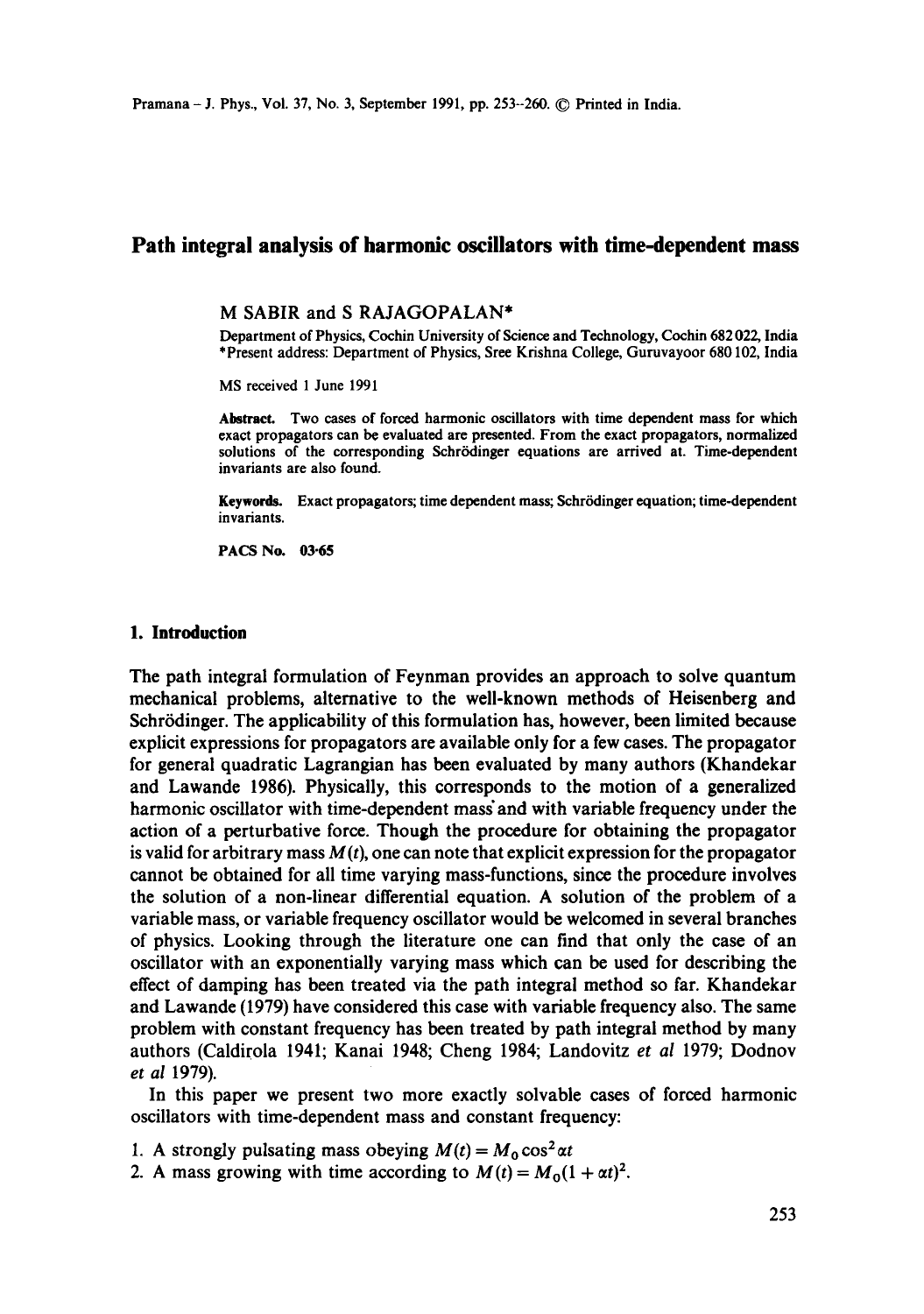### 254 *M Sabir and S Rajagopalan*

We have evaluated exact closed form expressions for the propagators for these two cases. Following Khandekar and Lawande (1975), we have shown that the propagators (in the absence of applied force) admit expansion in terms of normalized solutions of the corresponding time-dependent Schrödinger equation. These solutions are also the eigenfunctions of an invariant operator associated with the problem.

The first case has been considered already by Colegrave and Abdalla (1982) to describe the electric and magnetic field intensities in a Fabry-Perot cavity. They applied a time-dependent canonial transformation for solving the corresponding Schrödinger equation. We show that the quasiperiodic solutions arrived at by them are easily obtainable from the exact propagator.

## **2. Evaluation of exact propagators**

A general one-dimensional quadratic action is characterized by the Lagrangian

$$
L = \frac{1}{2} [M(t) \dot{x}^2 - b(t) x^2] + c(t) x \tag{1}
$$

where  $M(t)$ ,  $b(t)$  and  $c(t)$  are well-bahaved function of time. Physically the Lagrangian corresponds to a forced harmonic oscillator with a time-dependent mass  $M(t)$  and with a variable frequency  $\omega(t) = (b/M)^{1/2}$  under the action of a force  $c(t)$ . The exact propagator for the above Lagrangian has been derived by many authors. A standard derivation of the propagator based on the conventional polygonal path approach (Khandekar and Lawande 1986) will give

$$
K(x'',t'';x',t') = \left[\frac{\eta'\eta''(\mu'\mu'')^{1/2}}{2\pi i\hbar \sin\varphi(t'',t')}\right]^{1/2} \exp\left(\frac{i}{2\hbar}\left[M(t)x^2\frac{\partial\eta-\rho\eta}{\eta\rho}\right]_{t'}^{t''}\right)
$$
  

$$
\times \exp\left\{\frac{i}{2\hbar \sin\varphi(t'',t')}\left[(M''\mu''x''^2+M'\mu'x'^2)\cos\varphi(t'',t')\right.\right.\left.-2\eta'\eta''(\mu'\mu'')^{1/2}x'x'' + \frac{2x''\eta''}{\rho''}\int_{t'}^{t''}G(t)\sin\varphi(t,t')dt\right.\left.+\frac{2x'\eta'}{\rho'}\int_{t'}^{t''}G(t)\sin\varphi(t'',t)dt\right.\left.-2\int_{t'}^{t''}\int_{t'}^{t'}G(t)G(s)\sin\varphi(t'',t)\sin\varphi(s,t')dsdt\right]\right\}
$$

where

$$
G(t) = \frac{c(t)\rho(t)}{\eta(t)}, \ \eta = \sqrt{M(t)}.
$$
 (2)

In the above expression we have set  $r' = r(t')$  and  $r'' = r(t'')$  for any function  $r(t)$  of time *t.*  $\rho$  and  $\mu$  appear in connection with the solution of the time-dependent oscillator.

$$
\ddot{v} + \Omega^2(t)v = 0\tag{3}
$$

with

$$
\Omega^2(t) = \frac{1}{2} \left[ \frac{\dot{M}^2}{2M^2} - \frac{\ddot{M}}{M} \right] + \frac{b}{M} \tag{4}
$$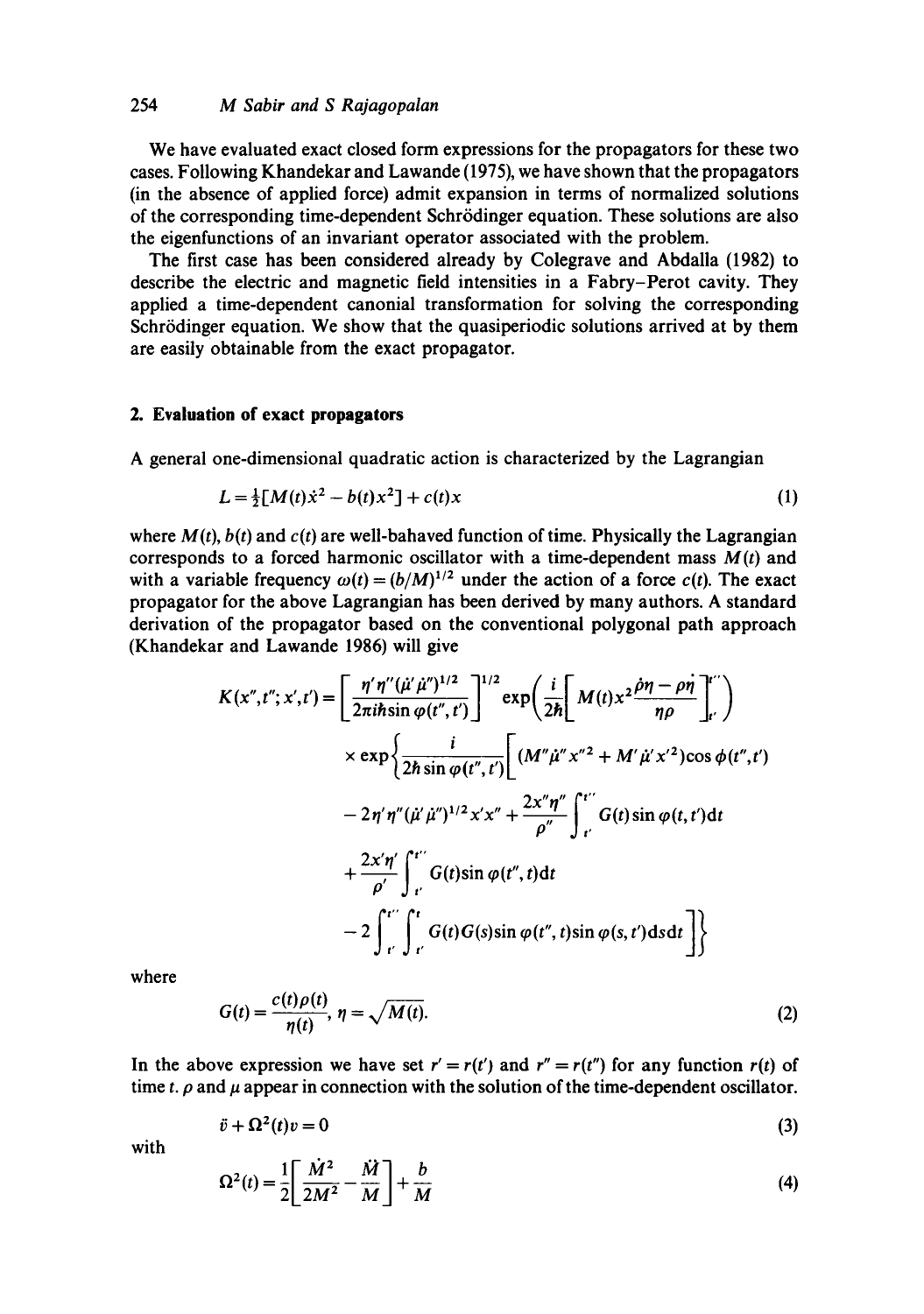$\rho(t)$  and  $\mu(t)$  are the amplitude and phase of the oscillator and they satisfy,

$$
\ddot{\rho} + \Omega^2(t)\rho - \rho^{-3} = 0 \tag{5}
$$

and

$$
\varphi(t,s) = \mu(t) - \mu(s) = \int_{s}^{t} \rho^{-2}(t) dt \text{ or } \dot{\mu}\rho^{2} = 1.
$$
 (6)

The above expression for the propagator cannot be evaluated explicitly for all functions  $M(t)$ . This is because  $\rho$  is to be obtained as a solution of the non-linear differential equation (5) which is known as the Pinney's equation (Pinney 1950). Also we note that when  $\Omega^2(t)$  becomes a constant, (3) reduces to that of a simple harmonic oscillator and in this case  $\rho$  will have a simple, time-independent, real solution  $\rho = 1/\sqrt{\Omega}$ . The two cases which we have given above become exactly solvable ones because in these cases  $\Omega^2(t)$  becomes constant. The exact propagators can be easily evaluated as follows.

#### *2.1 Forced harmonic oscillator of frequency co with a strongly pulsating mass*

We consider a forced harmonic oscillator with constant frequency  $\omega$  and variable mass given by  $M(t) = M_0 \cos^2 \alpha t$ .

The Lagrangian for this problem, eq. (1), is,

$$
L = \frac{1}{2} (M_0 \cos^2 \alpha t) [\dot{x}^2 - \omega^2 x^2] + f(t) (M_0 \cos^2 \alpha t) \cdot x \tag{7}
$$

where  $f(t)$  is the force applied per unit mass. From (4) we obtain

$$
\Omega^2(t) = \omega^2 + \alpha^2 = \text{constant.} \tag{8}
$$

As pointed out above,  $\rho$ ,  $\varphi$  and  $\mu$  will have simple solutions,

$$
\rho = \frac{1}{\sqrt{\Omega}}, \ \varphi(t,s) = \mu(t) - \mu(s) = \int_{s}^{t} \rho^{-2}(t) \, \mathrm{d}t = \Omega(t-s); \ \dot{\mu} = \frac{1}{\rho^{2}} = \Omega. \tag{9}
$$

With these values, the exact propagator for our dynamical system can be readily written using (2) as

$$
K(x'',t'';x',t') = \left[\frac{M_0 \Omega(\cos \alpha t')(\cos \alpha t'')}{2\pi i \hbar \sin \Omega(t''-t')} \right]^{1/2} \exp\left(\frac{iM_0 \alpha}{4\hbar} \left[x^2 \sin 2\alpha t \right]_{t'}^{t''}\right)
$$
  
\n
$$
\times \exp\left\{\frac{i}{2\hbar \sin \Omega(t''-t')} \left[M_0 \Omega\left\{x''^2 \cos^2 \alpha t'' + x'^2 \cos^2 \alpha t'\right\} \cos \Omega(t''-t')\right.\right.\n- 2M_0 \Omega(\cos \alpha t')(\cos \alpha t'')x'x''\n+ 2M_0 x'' \cos \alpha t'' \int_{t'}^{t''} f(t) \cos \alpha t \sin \Omega(t-t') dt\n+ 2M_0 x' \cos \alpha t' \int_{t'}^{t''} f(t) \cos \alpha t \sin \Omega(t''-t) dt\n- 2\frac{M_0}{\Omega} \int_{t'}^{t''} \int_{t'}^{t} f(t) \cos \alpha t \sin \Omega(t''-t') \sin \Omega(s-t') ds dt \bigg]\left\}.
$$
\n(10)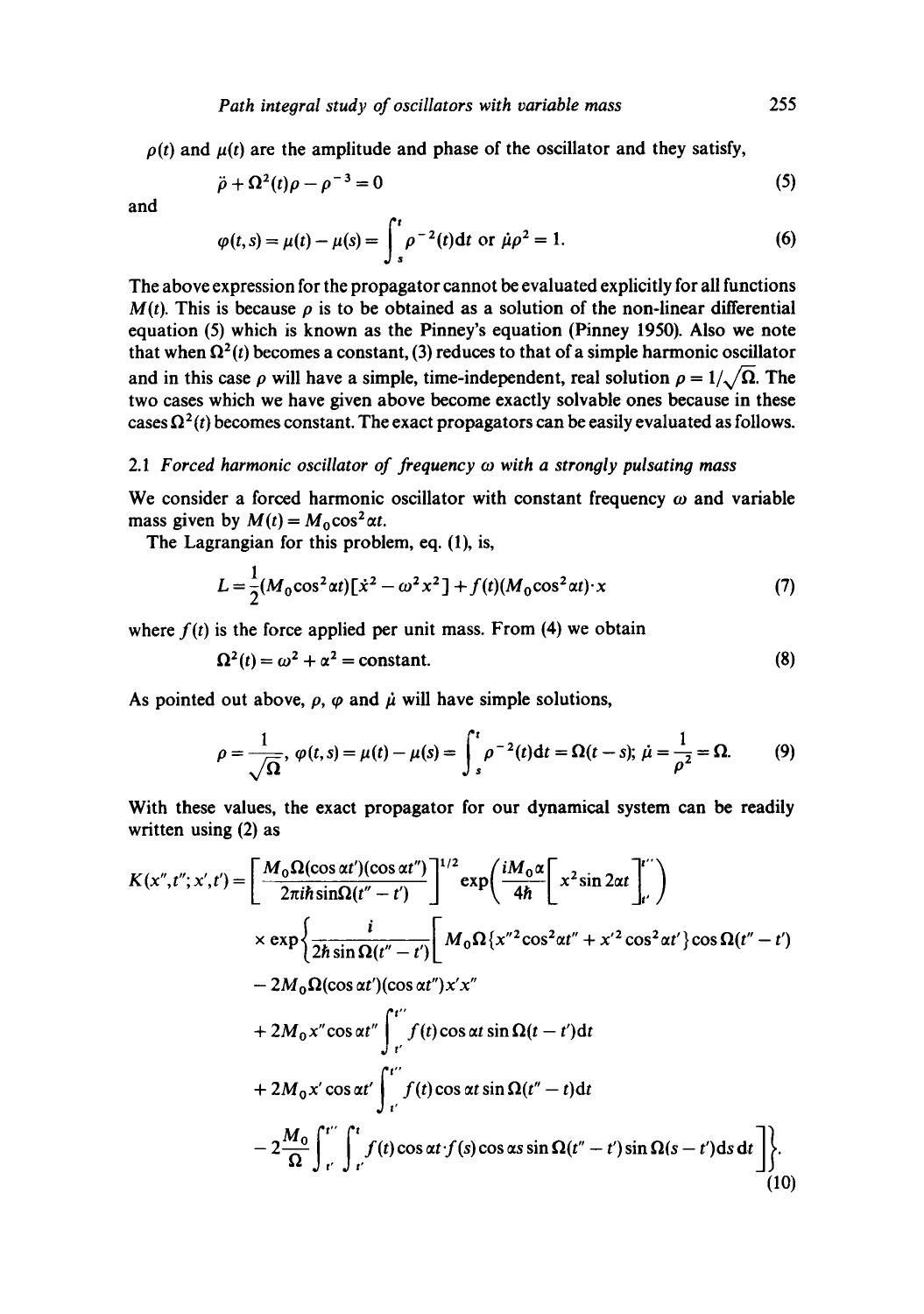The evaluation of the integral will require the form of  $f(t)$ . If we assume for simplicity that  $f(t) = f =$ constant the integrals appearing in the exponent can be obtained after lengthy but straightforward integrations.

The first integral 
$$
I_1 = \int_{t'}^{t} f \cdot \cos \alpha t \cdot \sin \Omega(t - t') dt
$$
  
=  $\frac{-f}{2} \left[ \frac{\cos \{(\Omega + \alpha)t - \Omega t'\}}{(\Omega + \alpha)} + \frac{\cos \{(\Omega - \alpha)t - \Omega t'\}}{(\Omega - \alpha)} \right]_{t'}^{t''}$ . (11)

The second integral  $I_2 = \int_{t}^{t} f \cos \alpha t \cdot \sin \Omega(t'' - t) dt$  $f\left[\cos{\lbrace\Omega t''-(\Omega-\alpha)t\rbrace} \right]$   $\cos{\lbrace\Omega t''-(\Omega+\alpha)t\rbrace}$  |i  $2 \begin{bmatrix} (\Omega - \alpha) & (\Omega + \alpha) \end{bmatrix}$ 

The double integral in the propagator

$$
I_3 = f^2 \left[ \frac{\Omega t}{4(\alpha^2 - \Omega^2)} \left( \sin \Omega (t'' - t') + \frac{\cos \{\Omega (t'' + t') - 2\Omega t\}}{2\Omega t} \right) + \frac{1}{2(\Omega^2 - \alpha^2)} \left( \frac{\cos \{\Omega t'' - (\Omega - \alpha)t\}}{(\Omega - \alpha)} + \frac{\cos \{\Omega t'' - (\Omega + \alpha)t\}}{(\Omega + \alpha)} \right) + \frac{1}{8(\Omega + \alpha)} \left( \frac{\cos [2\alpha t + \Omega (t'' - t')]}{2\alpha} - \frac{\cos [2\Omega (t' + t'') - 2(\alpha + \Omega)t]}{2(\Omega + \alpha)} \right) + \frac{1}{8(\Omega - \alpha)} \left( \frac{\cos [2(\alpha - \Omega)t + \Omega (t' + t'')}{2(\alpha - \Omega)} - \frac{\cos [2(\alpha t'' - t') - 2\alpha t]}{2\alpha} \right) \right]_{t'}^{t''} . (13)
$$

2.2 *Forced harmonic oscillator of frequency*  $\omega$  *with a variable mass obeying M(t)* =  $M_0(1 + \alpha t)^2$ 

The Lagrangian for a forced harmonic oscillator of constant frequency  $\omega$  and with a variable mass given by the mass-law  $M(t) = M_0(1 + \alpha t)^2$  can be written as

$$
L = \frac{1}{2}M_0(1 + \alpha t)^2 \left[ \dot{x}^2 - \omega^2 x^2 \right] + M_0(1 + \alpha t)^2 f(t) \cdot x. \tag{14}
$$

Where  $f(t)$  is the force applied per unit mass. From (4) we can obtain in this case

$$
\Omega^2(t) = \omega^2 = \text{constant.} \tag{15}
$$

Equation (5) and (6) will have the simple solutions.

$$
\rho = \frac{1}{\sqrt{\Omega}} = \frac{1}{\sqrt{\omega}}, \ \varphi(t, s) = \mu(t) - \mu(s) = \int_{s}^{t} \rho^{-2} dt = \omega(t - s)
$$
\n
$$
\dot{\mu} = \omega.
$$
\n(16)

The exact propagator for this dynamical system will become

$$
K(x'',t'';x',t') = \left[\frac{M_0(1+\alpha t')(1+\alpha t'')\omega}{2\pi i\hbar \sin \omega(t''-t')}\right]^{1/2} \exp\left(\frac{-iM_0\alpha}{2\hbar}\left[x^2(1+\alpha t)\right]_{t'}^{t''}\right)
$$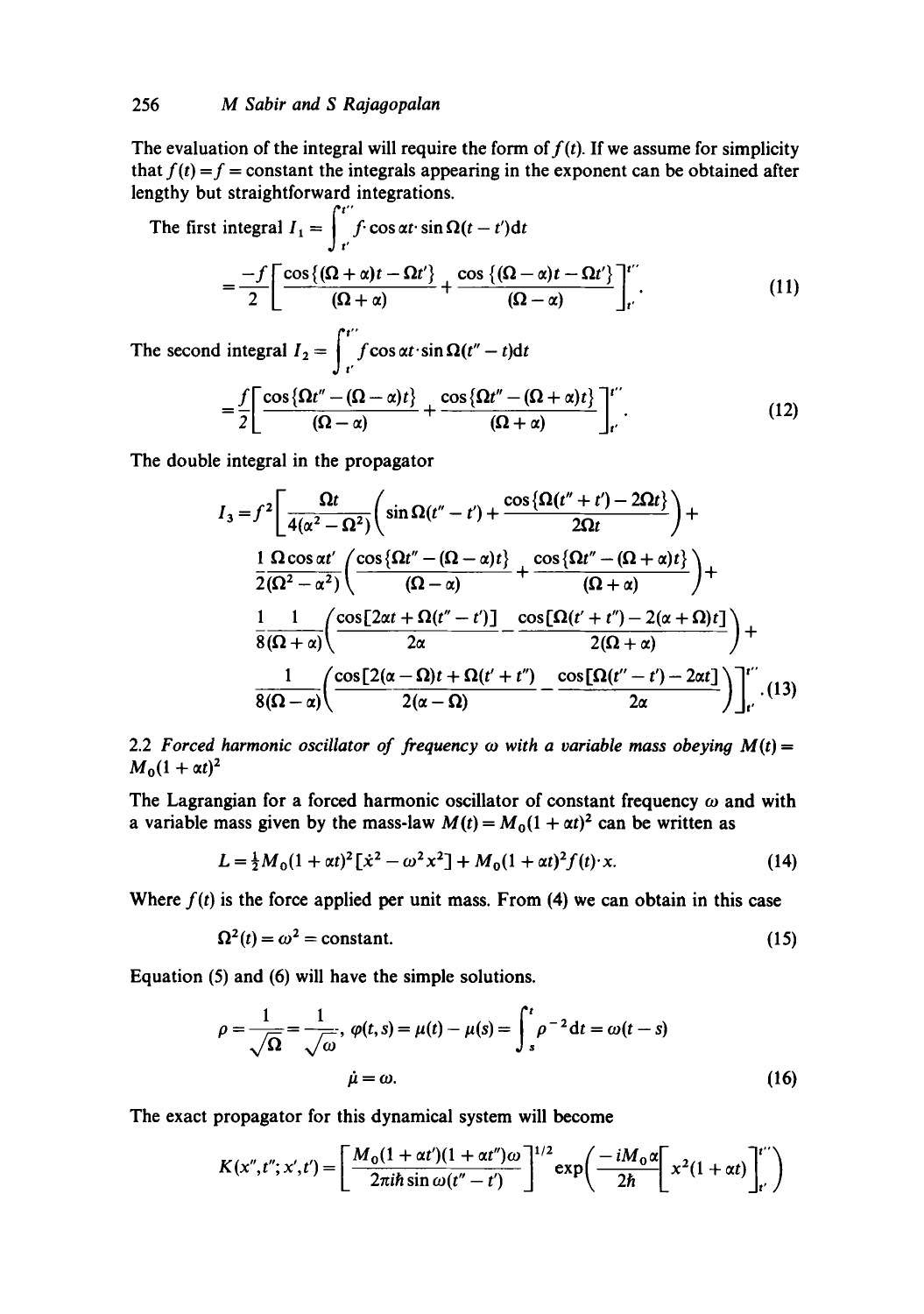*Path integral study of oscillators with variable mass* 257

$$
\exp\left\{\frac{i}{2\hbar\sin\omega(t''-t')}\left[M_0\omega\{(1+\alpha t'')^2x''^2\right]\n+ (1+\alpha t')^2x'^2\}cos\omega(t''-t') - 2M_0\omega(1+\alpha t')(1+\alpha t'')x'x''\n+ 2M_0x''(1+\alpha t'')\int_{t'}^{t''}f(t)(1+\alpha t)\sin\omega(t-t')dt\n+ 2M_0x'(1+\alpha t')\int_{t'}^{t''}f(t)(1+\alpha t)\sin\omega(t''-t)dt\n- 2\left(\frac{M_0}{\omega}\right)\int_{t'}^{t''}\int_{t'}^{t}f(t)(1+\alpha t)f(s)(1+\alpha s)\n\times \sin\omega(t''-t)\sin\omega(s-t')dsdt\right\}.
$$
\n(17)

If we again assume that the applied force  $f(t) = f$  = a constant, the evaluation of the integrals in the exponent can be done by a lengthy but straightforward calculation, as in the previous case.

From both cases we can obtain the harmonic oscillator propagator if we put  $\alpha = 0$ and  $f = 0$ .

#### **3. Schrödinger equation, invariants and the propagator**

Lewis and Riesenfield (1969) have shown that for a quantal system characterized by a time-dependent Hamiltonian  $H(t)$  and a hermitian invariant operator  $I(t)$ , the general solution of the time-dependent Schrödinger equation

$$
i\hbar \frac{\partial}{\partial t} \psi(x, t) = H(t) \psi(x, t)
$$
\n(18)

is given by

$$
\psi(x,t) = \sum_{n} C_n \exp[i\alpha_n(t)] \phi_n(x,t)
$$
\n(19)

where  $\phi_n(x, t)$  are normalized eigenfunctions of the invariant operator I:

$$
I\phi_n(x,t) = \lambda_n \phi_n(x,t) \tag{20}
$$

 $\lambda_n$  are the eigenvalues which are time-independent. It follows quite easily from the definition of the propagator and (19) that

$$
K(x'',t'';x',t') = \sum_{n} \psi_n^{\ast}(x',t')\psi_n(x'',t'')
$$
\n(21)

where

$$
\psi_n(x,t) = \exp[i\alpha_n(t)]\phi_n(x,t) \tag{22}
$$

is the normalized solution of the time-dependent Schrödinger equation (18). Khandekar and Lawande (1975) applied Mehler's formula (Erdeyl 1953, Vol. 2 p. 194) for expanding the propagator for a harmonic oscillator with constant mass but with variable frequency in the form given in (21). Following their method we can expand the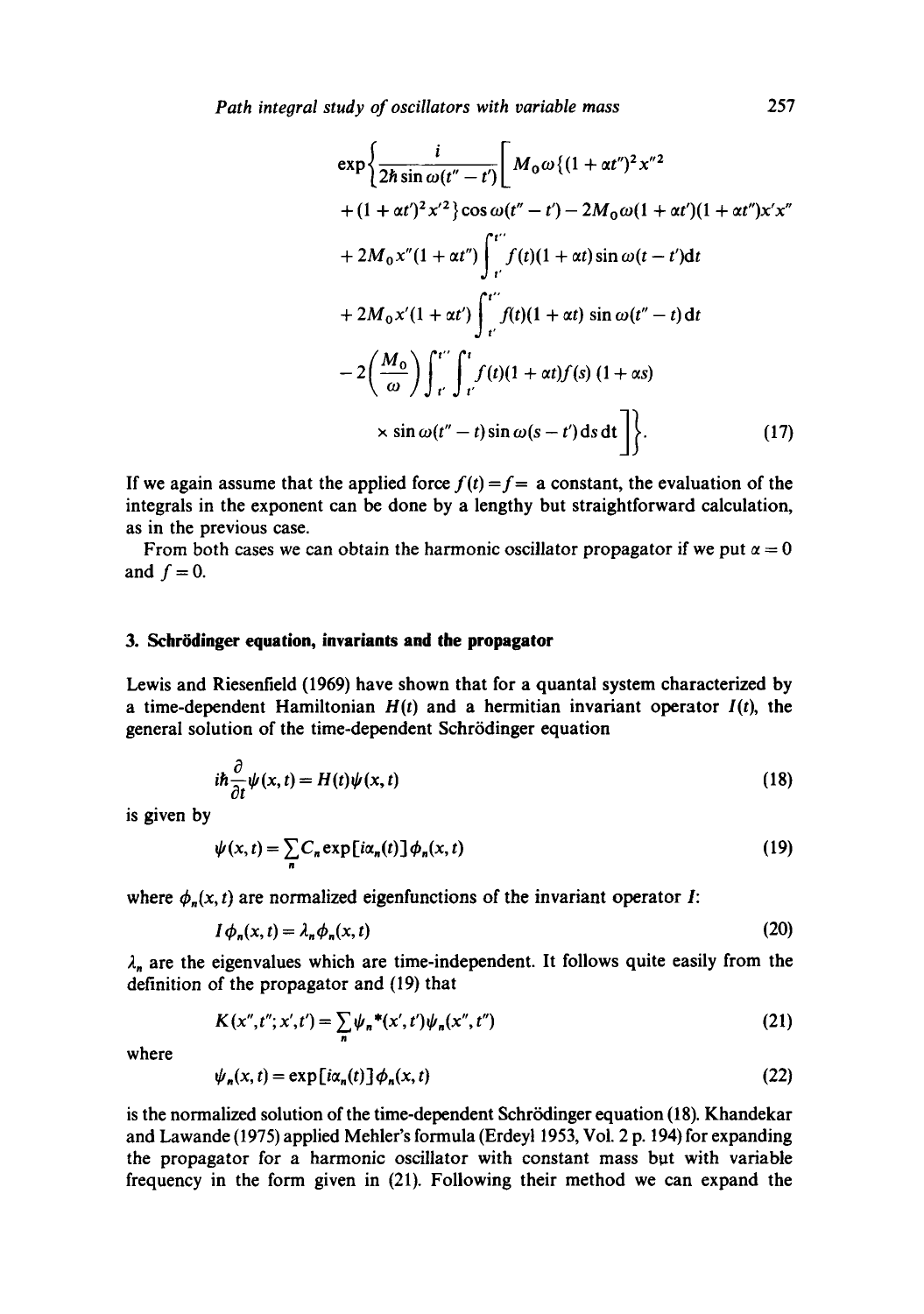propagator given in (2). From here onwards we assume that  $c(t) = 0$ . Consequently, (2) can be re-written as

$$
K(x'',t'';x',t') = \left(\frac{\eta'\eta''}{\pi\hbar}\right)^{1/2} (\mu'\mu'')^{1/4} \frac{\exp(-i\varphi/2)}{[1-\exp(-2i\varphi)]^{1/2}}\times \exp\left[\frac{i}{2\hbar} \left(M(t)x^2\frac{\partial\eta-\rho\dot{\eta}}{\eta\rho}\right)_{t'}^{t''}\right] \times \exp\left[\frac{i}{2\hbar} (M''\mu''x''^2 + M'\mu'x'^2)\right] \times \exp\left[\frac{-1}{\hbar[1-\exp(-2i\varphi)]}(M''\mu''x''^2 + M'\mu'x'^2 - 2\eta'\eta''(\mu'\mu'')^{1/2}x'x''\exp(-i\varphi)\right].
$$
 (23)

Mehler's formula is

$$
\frac{\exp[-(x^2 + y^2 - 2xyz)/(1 - z^2)]}{\sqrt{1 - z^2}}
$$
  
=  $\exp[-(x^2 + y^2)] \sum_{n=0}^{\infty} \frac{z^n}{2^n n!} H_n(x) H_n(y)$  (24)

where  $H_n(x)$  is the *n*th Hermite polynomial.

Defining

$$
z = \exp(-i\varphi)[\varphi = \mu'' - \mu']
$$
  

$$
x = \sqrt{M''\mu''/\hbar} x'', \ y = \sqrt{M'\mu'/\hbar} x'
$$
 (25)

and using (24) the propagator in (23) can be expanded in the form given in (21). From this we obtain the normalized solution of the time-dependent Schrödinger equation as

$$
\psi_n(x,t) = \exp[i\alpha_n(t)] \phi_n(x,t) \tag{26a}
$$

with

$$
\alpha_n(t) = -\left(n + \frac{1}{2}\right)\mu(t) \tag{26b}
$$

and

$$
\phi_n(x,t) = \left[ \frac{1}{2^n n!} \left( \frac{M(t)\mu}{\pi \hbar} \right)^{1/2} \right]^{1/2} \exp\left[ \frac{iM(t)}{2\hbar} \left( \frac{\partial \eta - \eta \rho}{\eta \rho} + i\mu \right) x^2 \right] \times H_n\left(\sqrt{\frac{M(t)\mu}{\hbar}} x\right).
$$
\n(26c)

Referring to Colegrave and Abdalla (1983) the hermitian invariant operator for an oscillator with time-dependent mass can be obtained as

$$
I = \frac{M(t)x^2}{\rho^2} + \left[ (\dot{\rho}\eta - \rho\dot{\eta})x - \frac{\rho p}{\eta} \right]^2
$$
 (27)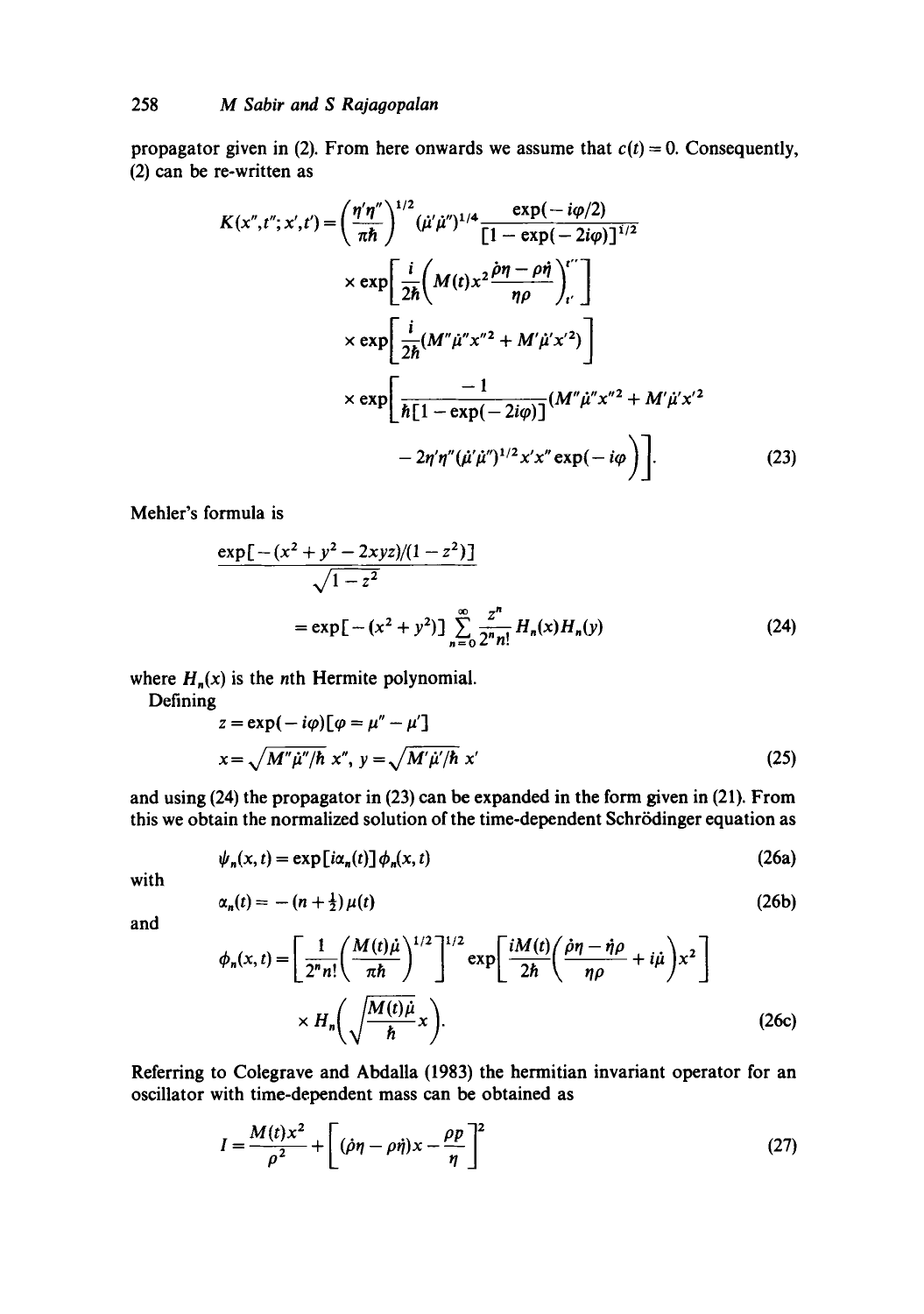where  $p = -i\hbar \frac{\partial}{\partial x}$  and  $\rho$  is given by (5). Using this it can be verified that

$$
I\phi_n(x,t) = \hbar(n+\tfrac{1}{2})\phi_n(x,t) \tag{28}
$$

and

$$
\hbar \frac{d\alpha_n(t)}{dt} = \left\langle \varphi_n \left| i\hbar \frac{\partial}{\partial t} - H \right| \varphi_n \right\rangle. \tag{29}
$$

The normalized solutions of the Schrödinger equation for the two cases which we have considered (with  $f(t)=0$ ) can be easily obtained from (26). For harmonic oscillator with strongly pulsating mass

$$
\psi_n(x,t) = \left[\frac{1}{2^n n!} \left(\frac{M(t)\Omega}{\pi\hbar}\right)^{1/2}\right]^{1/2} \exp\left[-i(n+\frac{1}{2})\Omega t\right]
$$

$$
\times \exp\left[\frac{-M(t)x^2}{2\hbar}(\Omega - i\alpha\tan\alpha t)\right]H_n\left(\sqrt{\frac{M(t)\Omega}{\hbar}}x\right). \tag{30}
$$

For the harmonic oscillator obeying the mass law  $M(t) = M_0(1 + \alpha t)^2$ 

$$
\psi_n(x,t) = \left[\frac{1}{2^n n!} \left(\frac{M(t)\omega}{\pi\hbar}\right)^{1/2}\right]^{1/2} \exp\left[-i(n+\frac{1}{2})\omega t\right]
$$

$$
\times \exp\left[\frac{-M(t)x^2}{2\hbar}(\omega+i\alpha/(1+\alpha t))\right]H_n\left(\sqrt{\frac{M(t)\omega}{\hbar}}x\right). \quad (31)
$$

We note that (30) agrees with the result of Colegrave and Abdalla (1982). The time-dependent invariants can be obtained from (27) by simple substitution of  $\rho$  and  $\eta$ . For harmonic oscillator with strongly pulsating mass

$$
I = M_0 \sqrt{(\omega^2 + \alpha^2)} (\cos^2 \alpha t) x^2
$$
  
+ 
$$
\frac{1}{\sqrt{(\omega^2 + \alpha^2)}} \left[ \sqrt{M_0} \alpha (\sin \alpha t) x + \frac{i \hbar}{\sqrt{M_0} \cos \alpha t} \frac{\partial}{\partial x} \right]^2.
$$
 (32)

For harmonic oscillator with mass law  $M(t) = M_0(1 + \alpha t)^2$ 

$$
I = M_0 \omega (1 + \alpha t)^2 x^2 + \frac{1}{\omega} \left[ -\sqrt{M_0} \alpha x + \frac{i \hbar}{\sqrt{M_0} (1 + \alpha t)} \frac{\partial}{\partial x} \right]^2.
$$
 (33)

#### **4. Discussion**

The study of quantal harmonic oscillators with time-dependent mass has assumed significance because of the connection between these problems and many others belonging to different areas of physics like plasma physics, quantum optics, quantum chemistry etc. Looking through the literature one can notice in this context that the path integral method has been used to solve the problem of an exponentially varying mass only, which is used for describing damping. We have presented two more cases